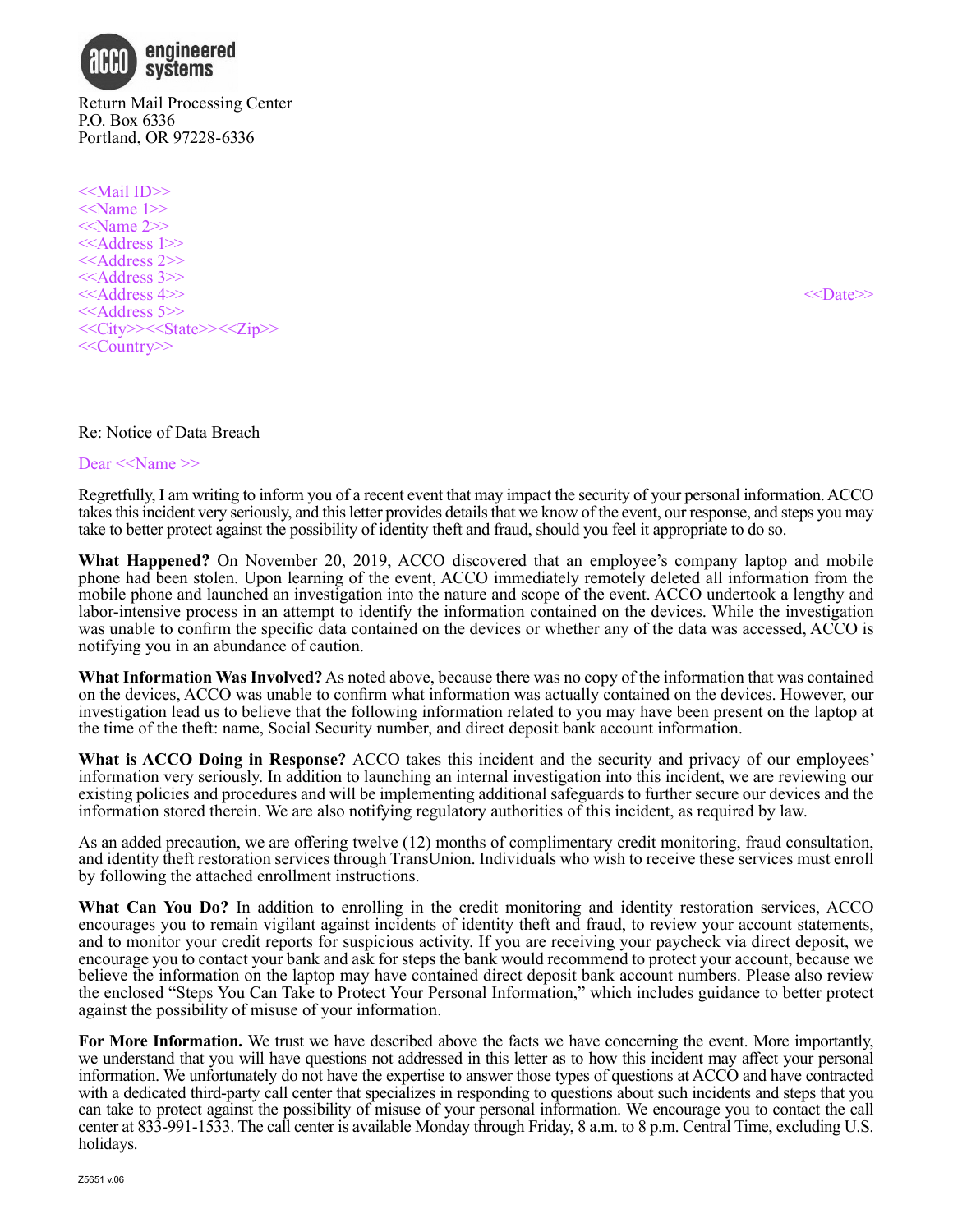We apologize for any inconvenience this incident may cause you. Please know that ACCO remains committed to the privacy and security of the personal information in our possession.

Sincerely,

Jeffrey R. Maris

Jeffrey R. Marrs President and Chief Executive Officer ACCO Engineered Systems, Inc.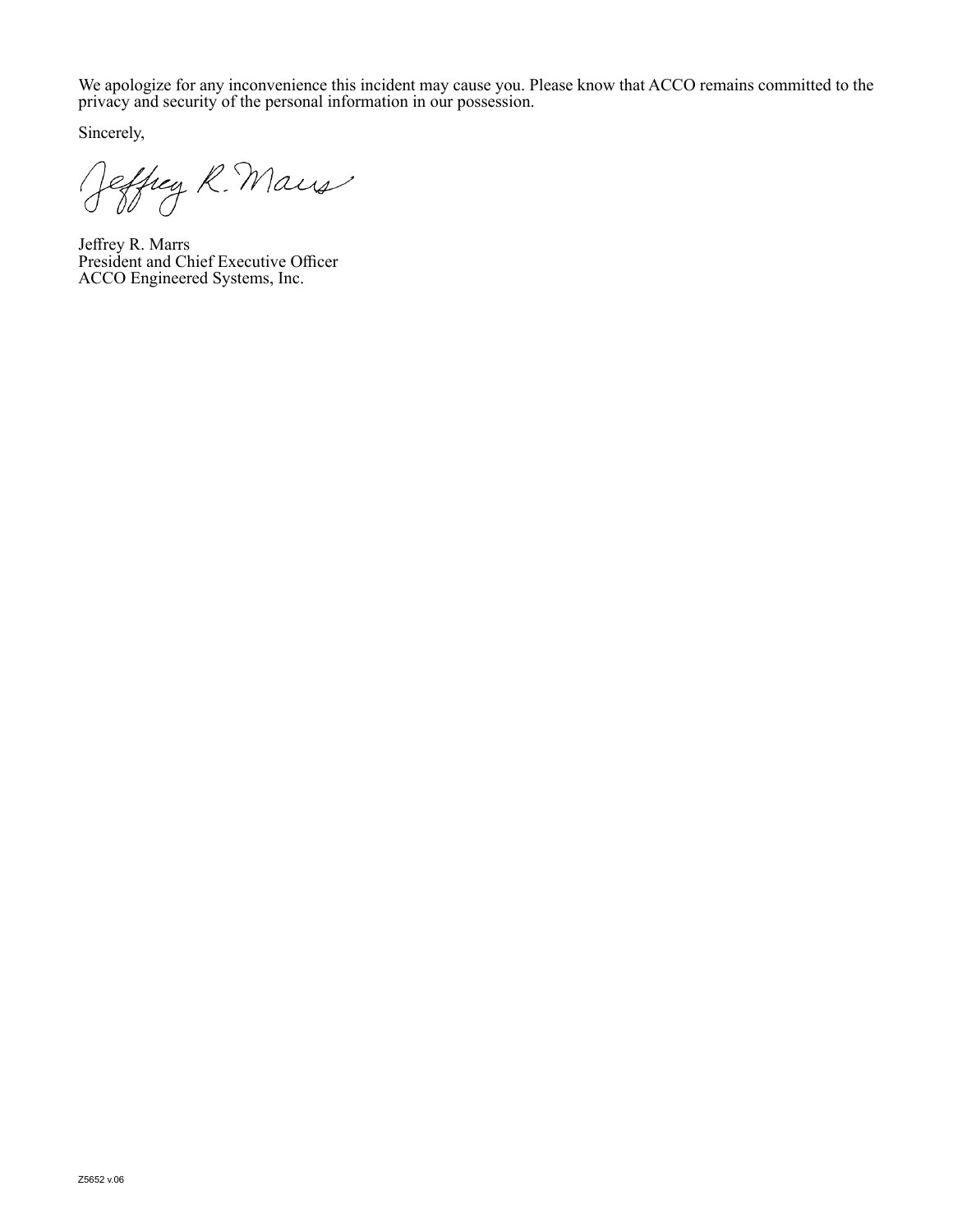### **Steps You Can Take to Protect Your Personal Information**

#### **Enroll in Complimentary Credit Monitoring**

As a safeguard, we have arranged for you to enroll, at no cost to you, in an online credit monitoring service (*my*TrueIdentity) for one year provided by TransUnion Interactive, a subsidiary of TransUnion,® one of the three nationwide credit reporting companies.

### **How to Enroll: You can sign up online or via U.S. Mail delivery**

- To enroll in this service, go to the *my*TrueIdentity website at **www.MyTrueIdentity.com** and, in the space referenced as "Enter Activation Code," enter the 12-letter Activation Code **<<Activation Code>>** and follow the three steps to receive your credit monitoring service online within minutes.
- If you do not have access to the Internet and wish to enroll in a similar offline, paper-based credit monitoring service, via U.S. Mail delivery, please call the TransUnion Fraud Response Services toll-free hotline at **1-855-288-5422**. When prompted, enter the six-digit telephone passcode **<<Engagement Code>>** and follow the steps to enroll in the offline credit monitoring service, add an initial fraud alert to your credit file, or to speak to a TransUnion representative if you believe you may be a victim of identity theft.
- You can sign up for the online or offline credit monitoring service anytime between now and **<<Enrollment Deadline>>**. Due to privacy laws, we cannot register you directly. Please note that credit monitoring services might not be available for individuals who do not have a credit file with TransUnion or an address in the United States (or its territories) and a valid Social Security number. Enrolling in this service will not affect your credit score.

## **ADDITIONAL DETAILS REGARDING YOUR 12-MONTH COMPLIMENTARY CREDIT MONITORING SERVICE:**

- Once you are enrolled, you will be able to obtain one year of unlimited access to your TransUnion credit report and credit score.
- The daily credit monitoring service will notify you if there are any critical changes to your credit file at TransUnion, including fraud alerts, new inquiries, new accounts, new public records, late payments, changes of address, and more.
- The service also includes access to an identity restoration program that provides assistance in the event that your identity is compromised and up to \$1,000,000 in identity theft insurance with no deductible. (Policy limitations and exclusions may apply.)

#### **Monitor Your Accounts**

We encourage you to remain vigilant against incidents of identity theft and fraud, to review your account statements, and to monitor your credit reports for suspicious activity. Under U.S. law you are entitled to one free credit report annually from each of the three major credit reporting bureaus. To order your free credit report, visit www.annualcreditreport.com or call, toll-free, 1-877-322-8228. You may also contact the three major credit bureaus directly to request a free copy of your credit report.

You have the right to place a "security freeze" on your credit report, which will prohibit a consumer reporting agency from releasing information in your credit report without your express authorization. The security freeze is designed to prevent credit, loans, and services from being approved in your name without your consent. However, you should be aware that using a security freeze to take control over who gets access to the personal and financial information in your credit report may delay, interfere with, or prohibit the timely approval of any subsequent request or application you make regarding a new loan, credit, mortgage, or any other account involving the extension of credit. Pursuant to federal law, you cannot be charged to place or lift a security freeze on your credit report. Should you wish to place a security freeze, please contact the major consumer reporting agencies listed below:

**Experian** P.O. Box 9554 Allen, TX 75013 1-888-397-3742 www.experian.com/freeze/ center.html

**TransUnion** P.O. Box 160 Woodlyn, PA 19094 1-888-909-8872 www.transunion.com/ credit-freeze

**Equifax** P.O. Box 105788 Atlanta, GA 30348-5788 1-800-685-1111 www.equifax.com/personal/ credit-report-services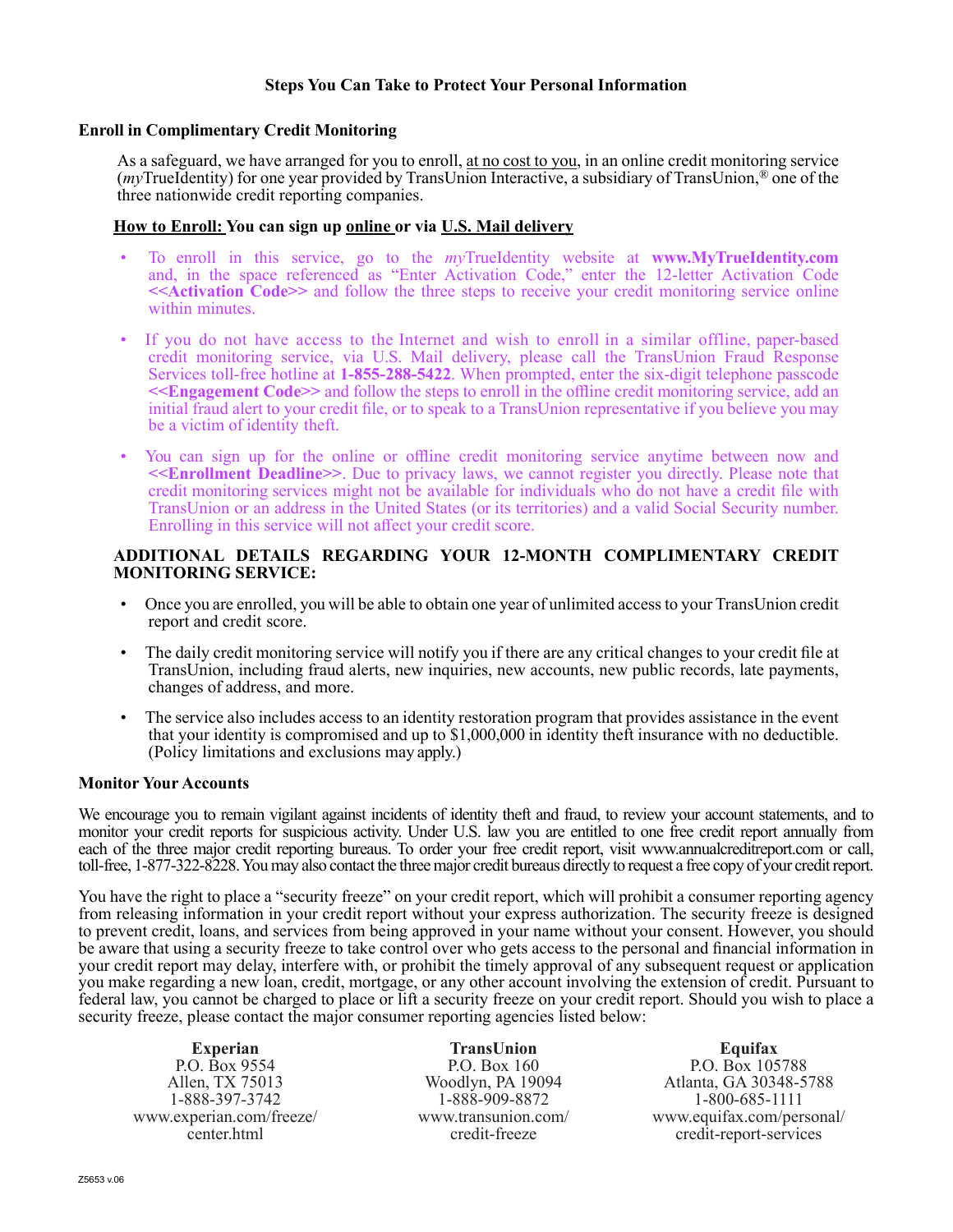To request a security freeze, you will need to provide the following information:

- 1. Your full name (including middle initial as well as Jr., Sr., II, III, etc.);
- 2. Social Security number;
- 3. Date of birth;
- 4. If you have moved in the past five (5) years, provide the addresses where you have lived over the prior five years;
- 5. Proof of current address, such as a current utility bill or telephone bill;
- 6. A legible photocopy of a government-issued identification card (state driver's license or ID card, military identification, etc.);
- 7. If you are a victim of identity theft, include a copy of either the police report, investigative report, or complaint to a law enforcement agency concerning identity theft.

As an alternative to a security freeze, you have the right to place an initial or extended "fraud alert" on your file at no cost. An initial fraud alert is a 1-year alert that is placed on a consumer's credit file. Upon seeing a fraud alert display on a consumer's credit file, a business is required to take steps to verify the consumer's identity before extending new credit. If you are a victim of identity theft, you are entitled to an extended fraud alert, which is a fraud alert lasting seven years. Should you wish to place a fraud alert, please contact any one of the agencies listed below:

**Experian** P.O. Box 9554 Allen, TX 75013 1-888-397-3742 www.experian.com/fraud/ center.html

**TransUnion** P.O. Box 2000 Chester, PA 19016 1-800-680-7289 www.transunion.com/ fraud-victim-resource/ place-fraud-alert

**Equifax** P.O. Box 105069 Atlanta, GA 30348 1-888-766-0008 www.equifax.com/personal/ credit-report-services

# **Additional Information**

You can further educate yourself regarding identity theft, fraud alerts, security freezes, and the steps you can take to protect yourself, by contacting the consumer reporting agencies, the Federal Trade Commission, or your state Attorney General. The Federal Trade Commission can be reached at: 600 Pennsylvania Avenue NW, Washington, DC 20580, www.identitytheft.gov, 1-877-ID-THEFT (1-877-438-4338); TTY: 1-866-653-4261. The Federal Trade Commission also encourages those who discover that their information has been misused to file a complaint with them. You can obtain further information on how to file such a complaint by way of the contact information listed above. You have the right to file a police report if you ever experience identity theft or fraud. Please note that in order to file a report with law enforcement for identity theft, you will likely need to provide some proof that you have been a victim. Instances of known or suspected identity theft should also be reported to law enforcement and your state Attorney General. This notice has not been delayed by law enforcement.

**For Maryland residents,** the Attorney General can be contacted at 200 St. Paul Place, 16th Floor, Baltimore, MD 21202; (410) 528-8662; www.oag.state.md.us.

**For New York residents,** the Attorney General may be contacted at Office of the Attorney General, The Capitol, Albany, NY 12224-0341; 1-800-771-7755; https://ag.ny.gov.

**For New Mexico residents,** you have rights pursuant to the Fair Credit Reporting Act, such as the right to be told if information in your credit file has been used against you, the right to know what is in your credit file, the right to ask for your credit score, and the right to dispute incomplete or inaccurate information. Further, pursuant to the Fair Credit Reporting Act, the consumer reporting agencies must correct or delete inaccurate, incomplete, or unverifiable information; consumer reporting agencies may not report outdated negative information; access to your file is limited; you must give your consent for credit reports to be provided to employers; you may limit "prescreened" offers of credit and insurance you get based on information in your credit report; and you may seek damages from violators. You may have additional rights under the Fair Credit Reporting Act not summarized here. Identity theft victims and active duty military personnel have specific additional rights pursuant to the Fair Credit Reporting Act. We encourage you to review your rights pursuant to the Fair Credit Reporting Act by visiting www.consumerfinance.gov/f/201504\_cfpb\_summary\_your-rights-under-fcra.pdf, or by writing Consumer Response Center, Room 130-A, Federal Trade Commission, 600 Pennsylvania Avenue NW, Washington, DC 20580.